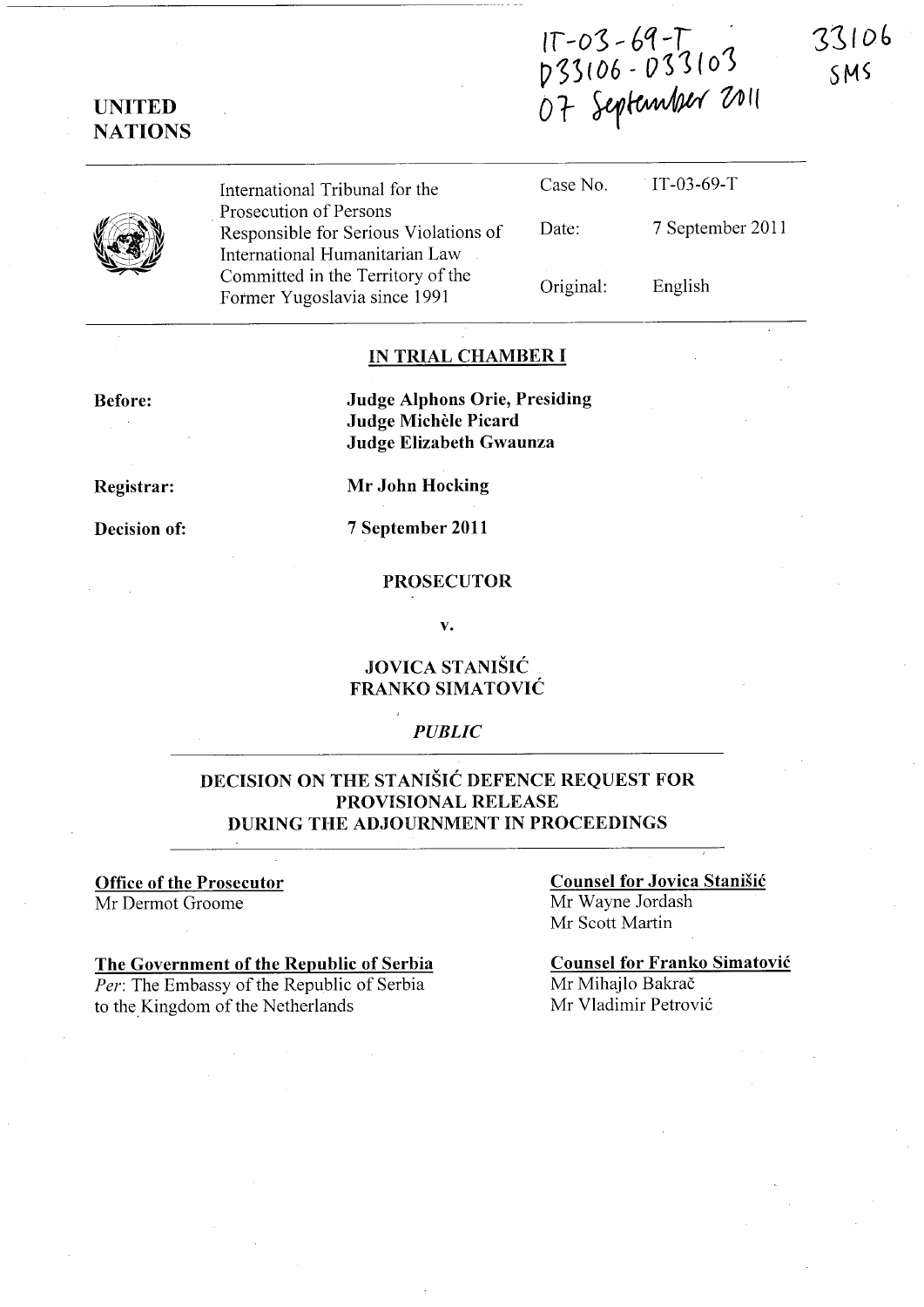# 33105

## **I.** PROCEDURAL HISTORY AND SUBMISSIONS

1. On 24 August 2011, the Stanisic Defence ("Defence") filed a request for provisional release during the four-week adjournment of court proceedings starting on 5 September 2011 ("Request").<sup>1</sup> The Defence did not provide a submission by the Republic of Serbia ("Serbia") guaranteeing that it would act in accordance with any conditions imposed by the Chamber upon the provisional release ("Guarantees of Serbia").<sup>2</sup> The Defence submits that the Guarantees of Serbia will be provided as soon as it receives them, that Serbia had provided such guarantees for previous provisional release requests, and that there was no reason to anticipate that Serbia had changed its position? The Defence submits that the other requirements of Rule 65 (B) of the Rules of Procedure and Evidence ("Rules") are fulfilled.<sup>4</sup> The Defence acknowledges that Appeals Chamber case law requires the demonstration of compelling humanitarian grounds to justify provisional release in the post-Rule 98 *bis* stage of the proceedings and that a Trial Chamber has no ability to overrule this jurisprudence.<sup>5</sup> The Defence does not put forward such compelling humanitarian grounds.<sup>6</sup> Instead, the Defence submits that the requirement of compelling humanitarian grounds may violate the Accused's fair trial rights under Article 21 of the Statute of the Tribunal.<sup>7</sup>

2. On 24 August 2011, the Chamber decided that the deadline for responding to the Request would be shortened to 29 August 2011.<sup>8</sup> On 26 August 2011, the Prosecution responded to the Request.<sup>9</sup> The Prosecution opposes the Request and submits that the Defence has not presented compelling humanitarian grounds justifying provisional release.<sup>10</sup> The Prosecution further submits that recent developments in the Accused's health and the risk of a sudden deterioration of the Accused's condition militate against granting provisional release.<sup>11</sup>

- $\overline{2}$ Request, para. 7.
- $\overline{\mathbf{3}}$ Ibid.

5 Request, paras 2, 4, 14.

 $\overline{7}$ Request, paras 10-12.

Stanišić Urgent Request for Provisional Release during the Four Week Adjournment of Proceedings, 24 August 2011 (Confidential).

 $\overline{4}$ Request, para. 6.

<sup>6</sup>  Request, para. 2.

 $\overline{\mathbf{8}}$ T.13608-13609.

 $\overline{9}$ Prosecution Response to Stanišić Urgent Request for Provisional Release during the Four Week Adjournment of Proceedings, 26 August 2011 (Confidential) ("Response").

 $^{10}$  Response, paras 1, 11.

Response, paras 6-9.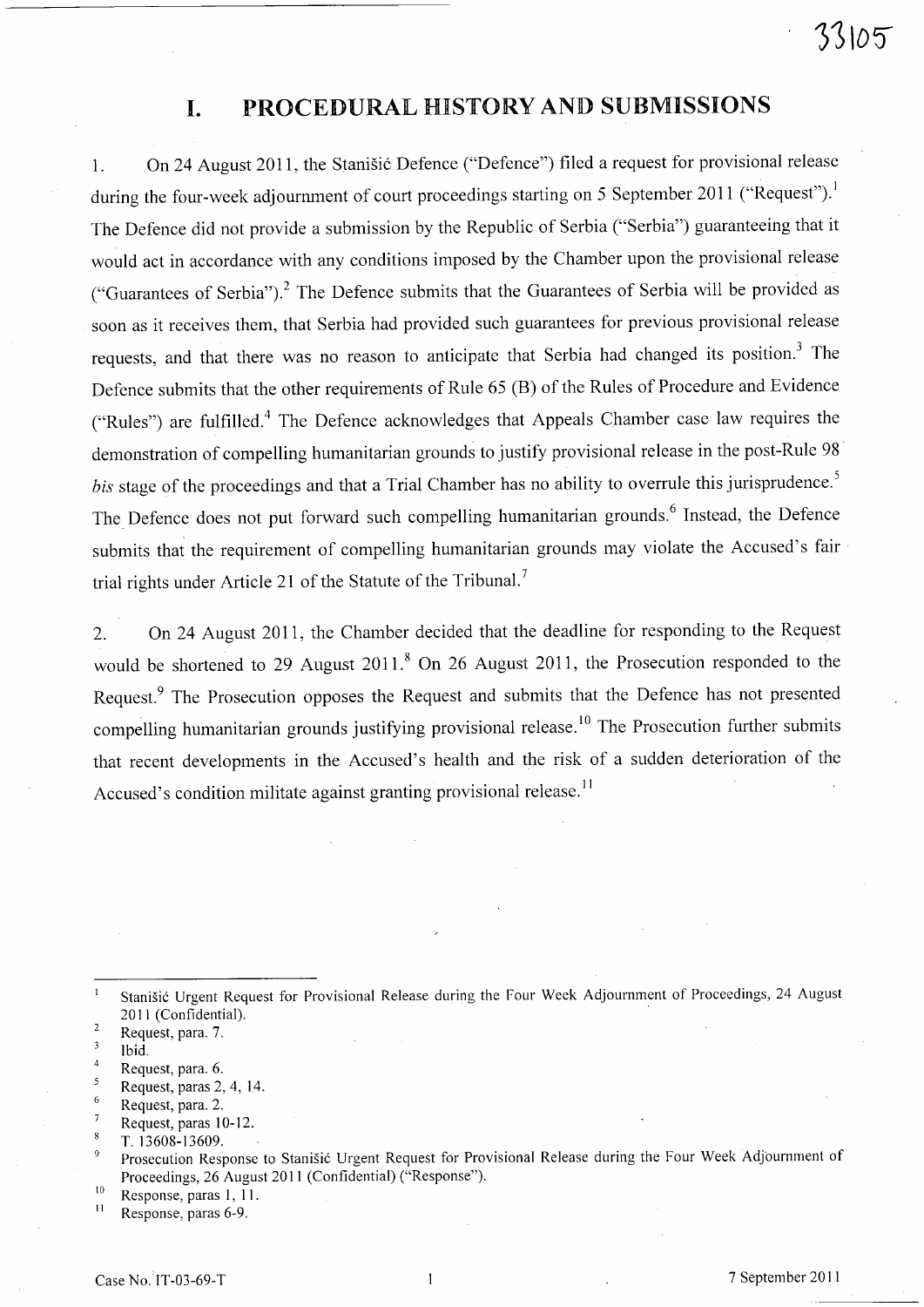3. On 31 August 2011, the Tribunal's Host State filed a letter pursuant to Rule 65 CB) of the Rules, stating that it did not oppose the Request.<sup>12</sup> On 6 September 2011, the Stanišić Defence informally notified the Chamber that it had not yet received the Guarantees of Serbia.

## **11.** APPLICABLE LAW AND DISCUSSION

4. The Chamber recalls and refers to the applicable law governing provisional release and provisional release procedures as set out in its previous decisions, including with regard to the post-Rule 98 *bis* stage of the proceedings. 13

5. Under Rule 65 (B) of the Rules, the Chamber cannot order the release of the Accused until it has given Serbia an opportunity to be heard. Serbia has not yet submitted its views on the Request. However, Serbia renewed its provisional release guarantees in relation to all previous requests.<sup>14</sup> On this basis, the Chamber anticipates that the submission of the Guarantees of Serbia is forthcoming. Notwithstanding, the present Request must be denied for other reasons, as set out below. Under these circumstances, the Chamber will, exceptionally, issue its decision prior to the submission of the Guarantees of Serbia.

6. The Chamber recalls the discussions in its previous decisions as to whether the Accused, if released, will return for trial or will pose a danger to any victim, witness, or other person.<sup>15</sup> The Chamber has not received information indicating a change of circumstances in this regard. If the Guarantees of Serbia are renewed prior to any period of provisional release, the Chamber would be satisfied, as it was in previous decisions, that the Accused, if provisionally released, would appear for trial and would not pose a danger to any victim, witness, or other person.

7. Pursuant to Appeals Chamber case law, a Chamber should not grant provisional release at the post-Rule 98 *bis* stage of the proceedings unless compelling humanitarian grounds are present that tip the balance in favour of allowing provisional release. The Defence has not presented any compelling humanitarian grounds. The Chamber has not received any other information indicating

<sup>&</sup>lt;sup>12</sup> Letter of the Ministry of Foreign Affairs of the Kingdom of the Netherlands on Provisional Release for Mr Jovica Stanisic, 31 August 2011 (Confidential).

<sup>&</sup>lt;sup>13</sup> See Decision on Urgent Stanišić Motion for Provisional Release, 10 December 2010 (Confidential), para. 5; Decision on Urgent Stanisic Defence Motion for Provisional Release, 31 March 2010 (Confidential), paras 19-21; Decision on Simatovic Defence Motion Requesting Provisional Release during the Winter Court Recess, *IS* December 2009, paras 11-12; Decision on Simatovic Defence Motion Requesting Provisional Release, *IS*  October 2009, paras 10-12. See also *Prosecutor* v. *Mico Stanisic and Stojan Zupljanin,* Case No. IT-08-91-AR6S.2, Decision on Mico Stanisic's Appeal Against Decision on his Motion for Provisional Release, 19 August 2011, paras 12-13.

See for instance, Decision on Stanišić Defence Request for Provisional Release during Summer Recess, 21 July 2011 (Confidential); Decision on Urgent Stanisic Defence Request for Provisional Release, 21 April 2011.

<sup>&</sup>lt;sup>15</sup> Decision on Stanišić Defence Request for Provisional Release during Summer Recess, 21 July 2011 (Confidential), paras 8-9 and decisions cited therein.